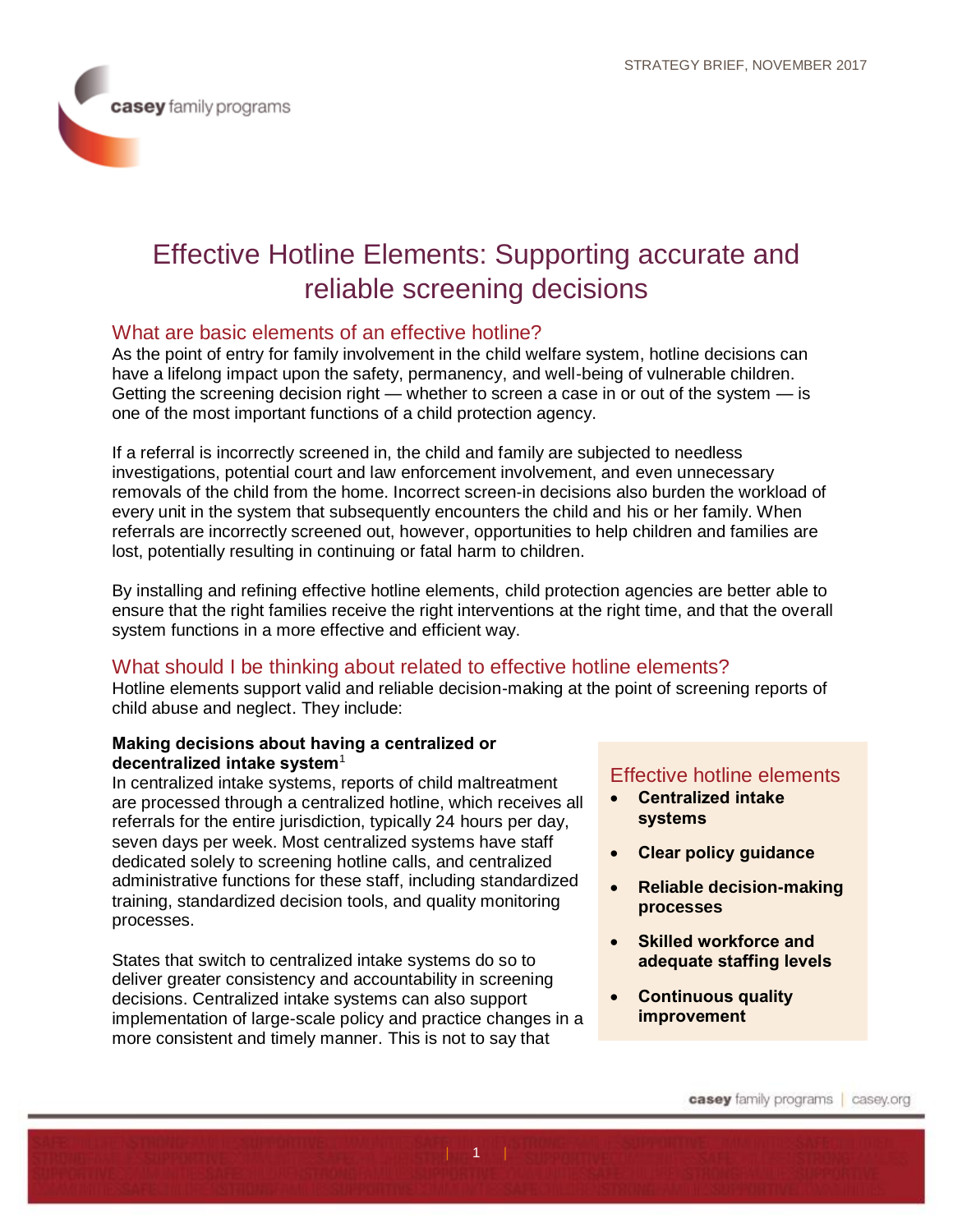there are not effective decentralized systems, just that issues related to consistency and accountability will still need careful attention.

### **Clear policy guidance**<sup>2</sup>

Many hotlines have a complex web of policy guidance, developed as new policies were added on top of existing regulations over the course of many years. This can make it difficult for screeners to make consistent decisions. In contrast, clear policy guidance, including concrete definitions of abuse and neglect, facilitates more accurate and consistent screening decisions. Standardized decision tools can help guide screening decisions through a simple, structured process. Such intake tools are most helpful to screeners when the tools are integrated with current policy through a child welfare information system, so that decision-making guidance is clear and straightforward.

#### **Reliable decision-making processes**

Human beings are vulnerable to biases and mental shortcuts in decision-making, which can lead to systematic errors in predictable (and therefore preventable) ways.<sup>3</sup> When hotline staff are trained to understand how mental shortcuts can bias their decision-making, many common decision errors can be prevented. Some jurisdictions utilize team decision-making processes to reduce individual bias through shared burden and accountability, based upon the assumption that "no one of us makes decisions better than all of us together."<sup>4</sup>

#### **Skilled workforce and adequate staffing levels**<sup>5</sup>

The overall effectiveness of hotline decision-making depends heavily upon the stability and skill of the workforce. Many experts have noted the importance of staffing the hotline with the most skilled and experienced staff, as all later system involvement for the family depends upon making the right decision about complicated issues at the point of screening. Staff also need regular opportunities for skill development, through training, coaching, and clinical supervision. Agencies must monitor workload levels in real time, and make adjustments to hotline staffing levels whenever necessary to ensure sufficient staffing and oversight.

#### **Continuous quality improvement**

Continuous quality improvement (CQI) is a problem-solving process that builds on organizational data to improve outcomes for children and families. CQI often includes stages such as identifying problems, hypothesizing causes, developing and testing solutions, and then making decisions about future investments based on the results of those tests.<sup>6</sup> For a hotline, CQI is vital to ensuring that staff are engaging callers effectively, gathering all of the information needed to make an appropriate decision, and documenting the information and decision-making process appropriately. In Florida, the Department of Children and Families Quality Assurance (QA) unit provides real-time and post-report QA reviews of telephone interviewing and assessment skills, as well as written intake narratives.<sup>7</sup> QA findings are then used to refine established training processes. Inter-rater reliability tests are also used to ensure that screening decisions are consistent across all hotline staff.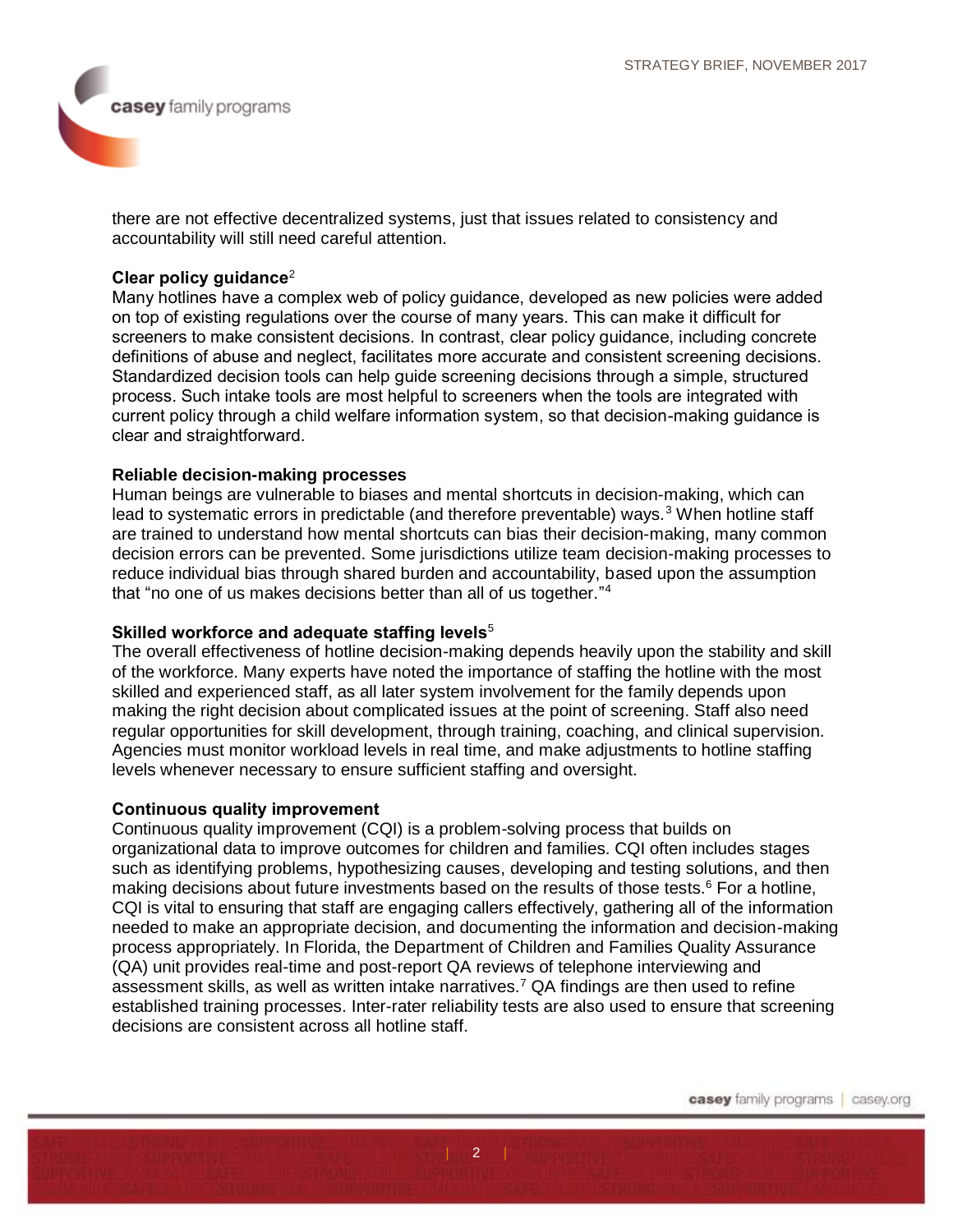$\overline{a}$ 

## Evidence of effectiveness

Evidence for each of the hotline elements varies. One study has reported that hotline managers around the country believe centralized intake systems produce greater levels of consistency and accountability in screening decisions compared to local intake systems.<sup>8</sup> In another study, nearly all (94%) of states with centralized intake reported that consistency, accuracy, or efficiency were important benefits of the system.<sup>9</sup> While states with centralized systems may have longer response times to investigate referrals, they may also identify more cases and confirm more victims than local intake systems. Centralized systems tend to have a higher percentage of referrals that are screened in and a lower percentage of referrals that are screened out. Several states reported improvement in caseworkers' dedication and availability, as well as the quality of their work, under centralized hotline systems.

Actuarial risk assessment tools, such as the Structured Decision Making (SDM) Risk Assessment or other models, have demonstrated to classify cases to different risk levels more accurately than consensus-based models.<sup>10</sup>

Outcome data on collaborative decision-making is limited, but at least one approach in Olmsted County, [state? Minnesota?], offers some indication that a team approach to decision-making can be effective. The RED team *reviews, evaluates, and directs* all reports of child maltreatment, and at least one evaluation found that less than 2% of reports initially assigned to the differential response track were later switched to an investigative response, providing some indication that these hotline decisions were made accurately.<sup>11</sup>

<sup>1</sup> Casey Family Programs (2011). *Centralized Intake Systems.* Seattle WA: Casey Family Programs. Conversation with Paul Buehler, Senior Director of Child and Family Services, Casey Family Programs, October 16, 2016.

<sup>2</sup> Conversation with Raelene Freitag, Director of Children's Research Center, November 8, 2016. Conversation with Paul Buehler, Senior Director of Child and Family Services, Casey Family Programs, October 16, 2016.

<sup>3</sup> Tversky, A. and Kahneman, D. (1974). Judgment under Uncertainty: Heuristics and Biases. *Science*, 185: 1124-1131.

<sup>4</sup> Casey Family Programs (2012). *Shared Learning Collaborative on Differential Response.* Seattle, WA: Casey Family Programs.

<sup>5</sup> Casey Family Programs (2011). *Centralized Intake Systems.* Seattle WA: Casey Family Programs. Casey Family Programs (2012). *Shared Learning Collaborative on Differential Response.* Seattle, WA: Casey Family Programs.

Conversation with Paul Buehler, Senior Director of Child and Family Services, Casey Family Programs, October 16, 2016.

Conversation with Raelene Freitag, Director of Children's Research Center, November 8, 2016.